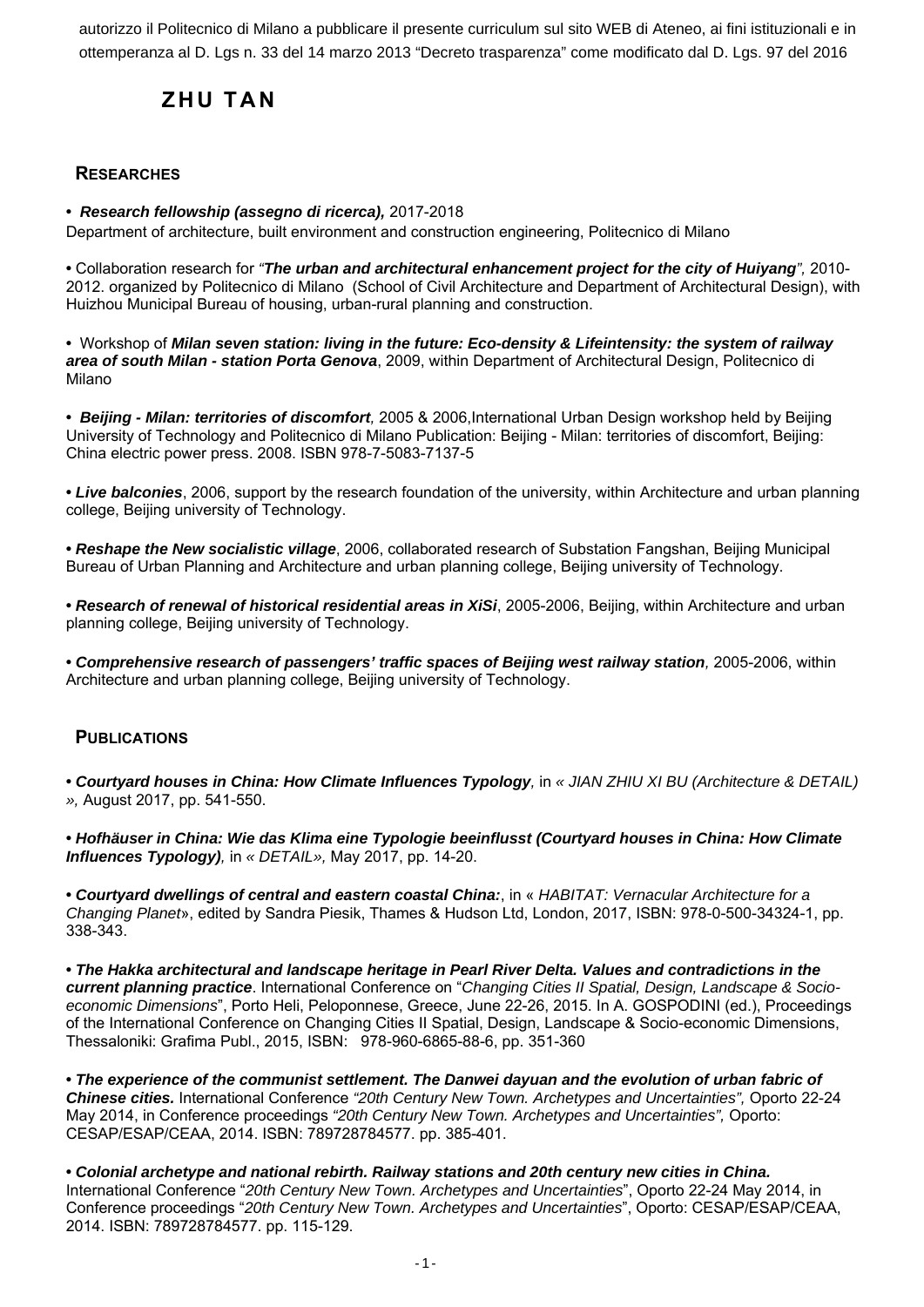**•** *Chinese expression of the urban landscape: the contemporary spatial strategies of the traditional Chinese courtyard building.* International Conference "*NUL - New Urban Languages*", Milan 19-21 June 2013, in «*Planum. The Journal of Urbanism*», n.28, vol.2(2013). ISSN 1723-0993. pp. 1-10.

**•** *Transformation and development of Chinese architectural courtyard space in the modern age.* Milan: Cities in transformation Research & Design: Ideas, Methods, Techniques, Tools, Case Studies (Posters), EAAE/ARCC International Conference on Architectural Research. 7-10 June 2012. ISBN 978-2-930301-56-3

**•** *Bili, yunlü, xingti - bisa qiji guangchang jianzhuqun yu xilitang de goucheng fenxi (Proportion, Rhythm, Figure: the complex of Piazza dei Miracoli of Pisa and the analysis of the Baptistery) .* with M. MERIGGI, L. HAN, in « *SHIJIE JIANZHU (World Architecture)*», n. 253, July 2013, ISSN: 1002-4832, pp. 105-111.

**•** *Ling hun de nie pan: du yi da li jian zhu shi A .Mo ni si te luo li gong mu (Soul's Nirvana: Appreciation of the Cemetery by Italian architect Antonio Monestiroli),* in «*JIANZHU XUE BAO (Architectural Journal)*», n. 2, February 2007, ISSN: 0529-1399, pp. 96-99.

**•** (Translation Academic book) Arian Mostaedi, *Gao ji shu ce lüe de zhu zhai (Sustainable architecture. High tech housing)***,** Beijing: China Machine Press, 2005.With Z.Chen,L.HAN. ISBN 7-111-17072-5

**•** (Translation Academic book) Pilar Checa, *Lou ti xi bu she ji fen xi (Staircases)***,** Beijing: China Machine Press, 2005. ISBN 7-111-17112-8

### **EXHIBITIONS**

**•** *Rebuilding from the countryside. The hakka heritage for the green city of the future.* 2013/04.Exhibition in Milan Urban Center

**•** *Hakka house conservation research*, 2012/06. Exhibition and Seminar, Politecnico di Milano

**•** *Milan seven station - station Porta Genova*, 2010/03.Exhibition in Urban center of Milan

#### **CONFERENCES**

**•** Oporto, 22-24 May 2014, International Conference "20th Century New Town. Archetypes and Uncertainties". *Speech: The experience of the communist settlement. The Danwei dayuan and the evolution of urban fabric of Chinese cities.*

**•** Oporto, 22-24 May 2014, International Conference "20th Century New Town. Archetypes and Uncertainties". *Speech: Colonial archetype and national rebirth. Railway stations and 20th century new cities in China.*

*•* Milan, International Conference "New Urban Languages. Re-Imaging the City after the Knowledge-Based Turn" *Speech: Chinese expression of the urban landscape: the contemporary spatial strategies of the traditional Chinese courtyard building*

#### **TEACHING EXPERIENCE**

| $•2015 - 2016$<br>2016-2017    | Politecnico di Milano, School of Architecture Urban Planning and Construction<br>Engineering.                                                            |
|--------------------------------|----------------------------------------------------------------------------------------------------------------------------------------------------------|
| 2018-2019                      | Contract professor in Architecture design studio (course of master degree)                                                                               |
| 2019-2020                      |                                                                                                                                                          |
| 2020-2021                      |                                                                                                                                                          |
| $\cdot$ 2014-2015              | Politecnico di Milano, School of Civil Architecture.<br>Contract professor in Laboratorio di progettazione architettonica 2 (course of master<br>degree) |
| $\cdot$ 2012-2013<br>2013-2014 | Politecnico di Milano, School of Civil Architecture.<br>Teaching assistant in laboratory of Architectural design(course of master degree)                |